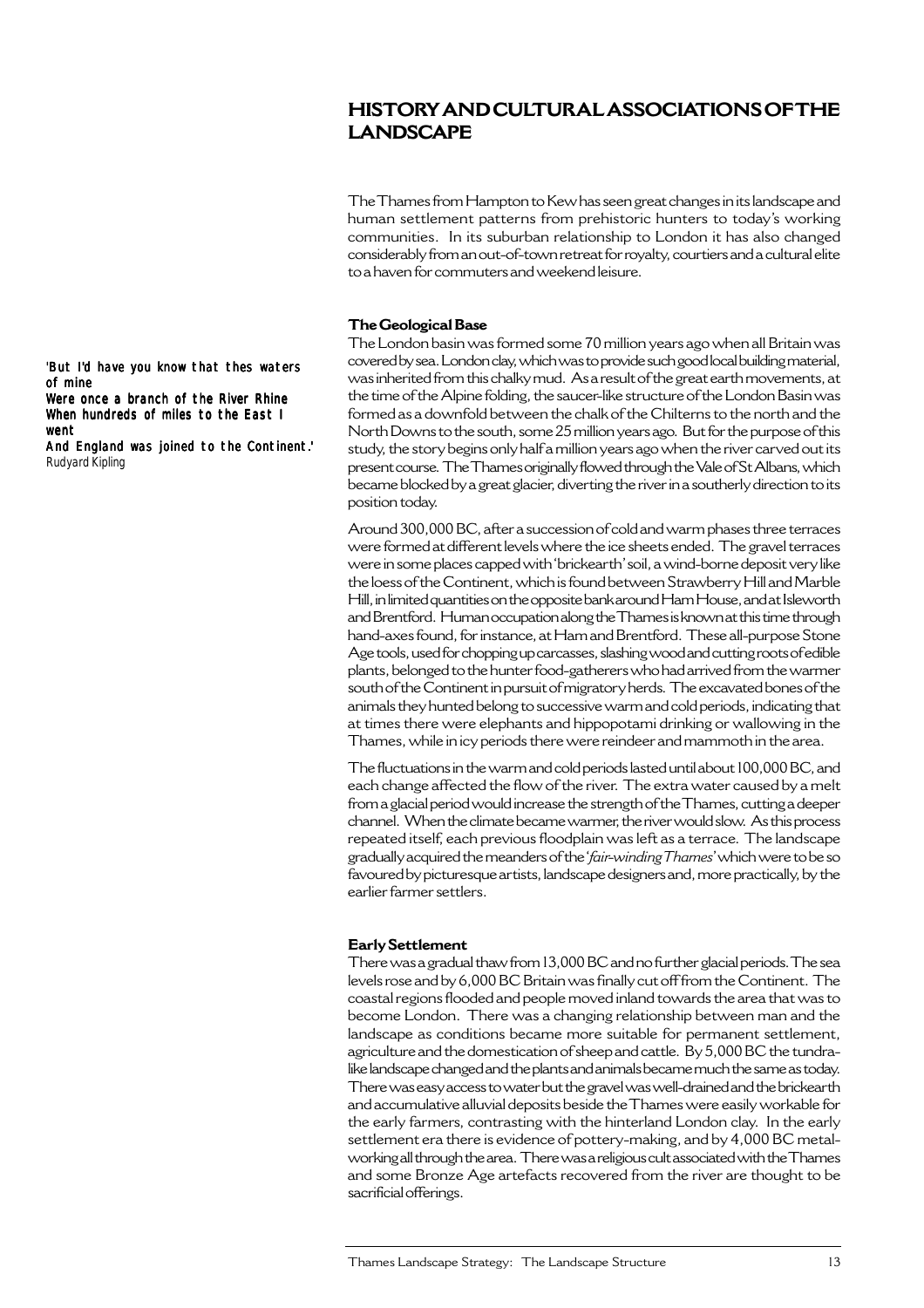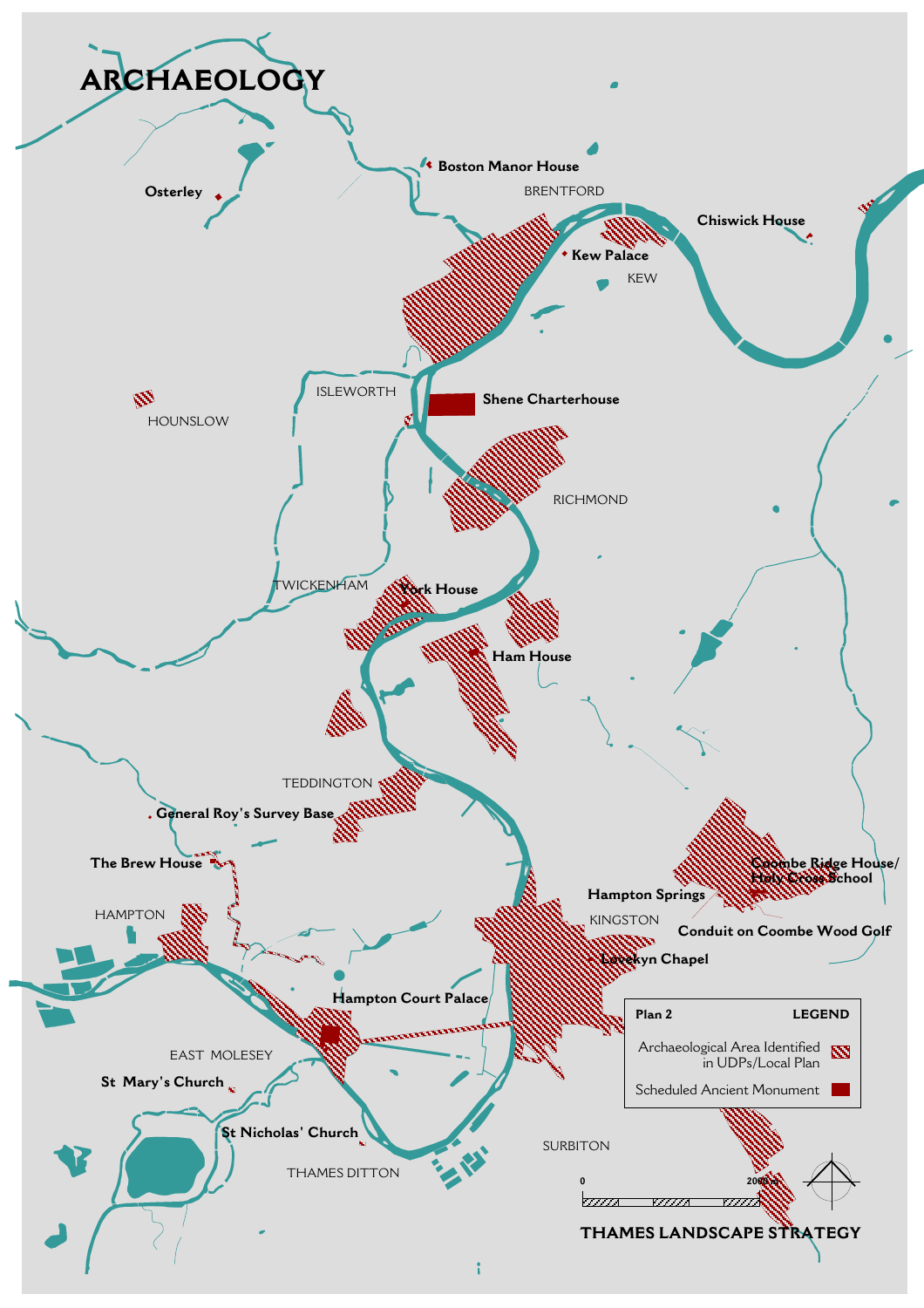The Thames was always the obvious route for traders and colonisers linking Britain through the Rhine with Europe. The first arrivals in the re-colonisation, after the landbridge with Europe was broken, probably came from Northern France and Belgium about 4,000 BC. There was a greater range of settlements and increased population along the Thames valley about 1,000 BC, when bronze came into use. The use of iron is dated about 800 BC, when horse-riding was introduced and there was then greater evidence of warfare with hillforts being set up on high ground above the Thames valley. The last wave of immigration, shortly before the coming of the Romans, was by the Belgae. Julius Caesar described them as a Celtic people who '*came to plunder and stayed to till*'. They seem to have been better organised than the indigenous Iron Age tribes and introduced coinage. Belgic coins from 125-50 BC have been dug up at Kew.

The tradition that Caesar crossed the Thames in the area in 54 BC is discussed in the Brentford Landscape Character Reach (Chapter 3 - Reach 12). With Caesar we reach the period of written history and have a record of the names of the tribes and some of the Celtic chiefs he encountered. The early nomadic hunters had only been grouped in small bands but settled farming led to co-operative organisation and eventually to a tribal system. We know from Caesar that the Thames formed a natural tribal physical barrier and that when he crossed the ford from the southern bank he was confronted by Casivellaunus, who ruled what became Saxon Middlesex.

The Roman order finally collapsed in Middlesex in the early 5th century and 100 years later the East Saxons began to colonise the area. Situated between the East and the West Saxons, it became known as Middlesex, the earliest record of which is in a Saxon charter of 704. The Saxons developed territorial rather than tribal boundaries and introduced the idea of kingship and a feudal society. A chain of contiguous Anglo-Saxon kingships grew up which was the beginning of our shire system. It was the advanced administrative system instituted by the Saxons that made the Norman Domesday Survey possible in 1086.

In Saxon times the recognisable pattern of the village settlement of the area from Hampton to Kew emerges. Villages were not new to England, although most of those which existed in Romano-British times were probably deserted by the 5th century. The Saxon place names are of great interest as they often give the name of the village magnate, such as Tudda at Teddington, or the reason for their choice of site. The Thames itself, however, like all other important rivers vital to the topography, still bears the inherited Celtic name, thought to mean 'dark river'. The Brent or Brigantia signifies a 'holy river', to which is added the Saxon suffix 'ford' at Brentford, indicating its importance for settlement. The suffix '*ey*' as in Molesey (Mull's island) comes from the Anglo-Saxon '*ieg*' or island and, as with the '*eyots'*, or '*aits*', on the Thames, denotes land on a gravel terrace above the floods. The bends in the river, the Saxon '*hamms*' where the water meadows flooded and provided additional fertile alluvial deposits, were particularly favoured by farmers as at Petersham (*Peohtric's ham[m]*) and Twickenham (*Twicca's ham[m]*) between the Thames and the Crane. Kingston, as its name implies, has special royal connections. During the 10th century, West Saxon kings were crowned in Kingston until the Danish King Canute succeeded Edmund Ironside (despite the latter's short-lived victory at Brentford in 1O16) and ended the West Saxon dynasty.

#### **The Influence of the Crown on the Landscape**

The mediaeval kings began a process of royal control of the landscape between Hampton and Kew, which is now vested in the Historic Royal Palaces, the Crown Commissioners, the Royal Parks and the Royal Botanic Gardens. In 1197 Richard I gave up his royal prerogative over the river in return for a cash subvention. Ever since the Thames from Staines downstream has been under the control of the City of London. The City's Committee for the Thames and Canal Navigation was succeeded in 1857 by the Thames Conservancy, now part of the National Rivers Authority. The Port of London Authority assumed responsibility for the tidal Thames in 1908.

'Royal-towered Thames' John Milton



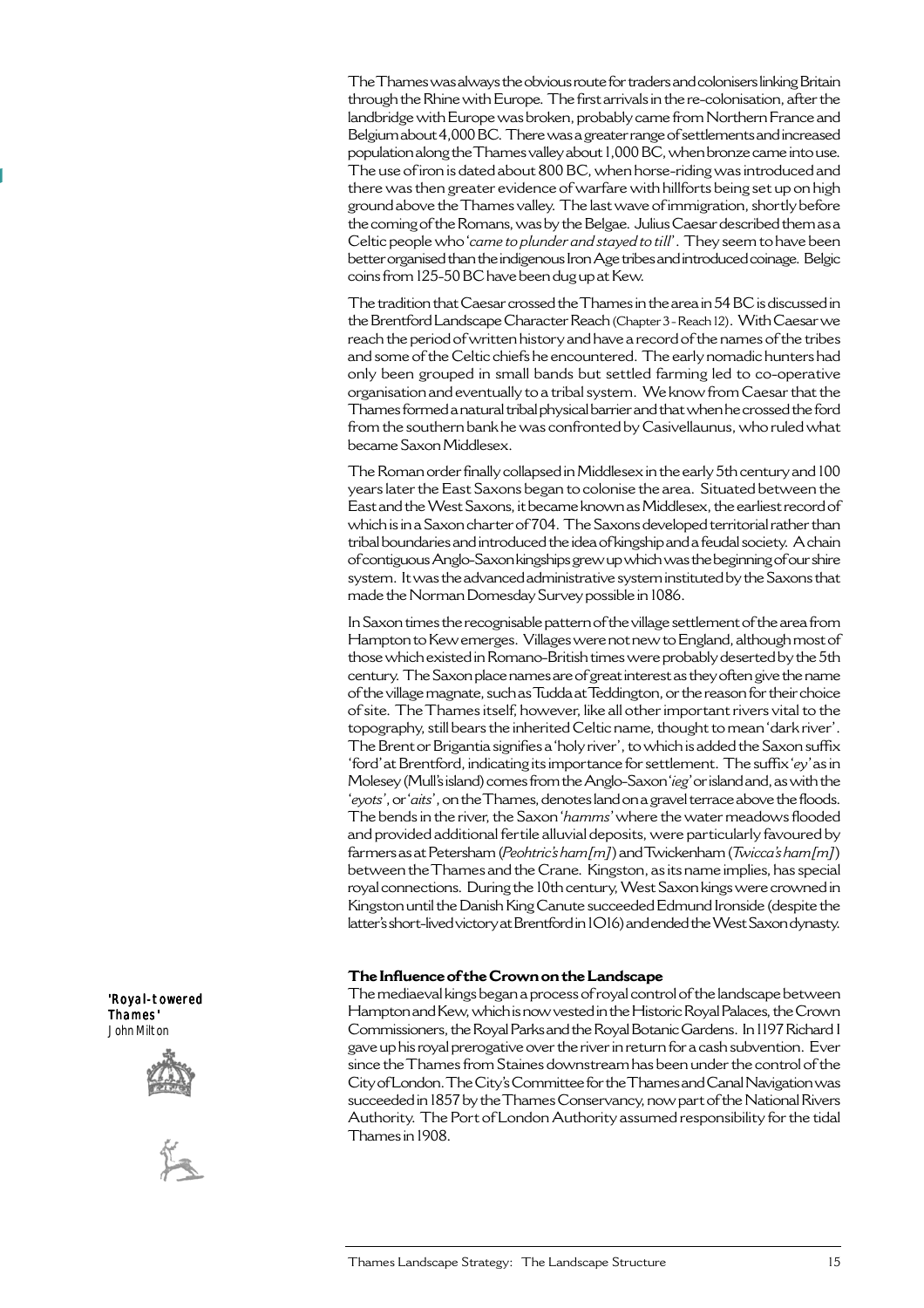The royal palace at Shene, and later the palace at Hampton Court, were refuges for pleasure and from plague, with easy river transport from Westminster. London was polluted and smoke-filled from the prevailing west winds. To escape the pollution, William III, who suffered from asthma, abandoned Greenwich palace to the east of London and moved up-wind to Hampton Court as his out-of-town palace. There was always ready provision for the court at the Thames-side palaces. Holinshed reported that the river at Richmond had such a supply of fish in Tudor times that there was '*no river in Europe able to exceed it*' with salmon, shrimp, flounder, gudgeon, dace, lamprey and roach. Not only were the fish plentiful but the royal larder could also be supplied with venison from the hunting grounds adjacent to the palaces.

The greatest amount of land under royal control was that reserved for hunting. The local populace was not necessarily excluded from the royal open chase hunting grounds but was subject to the Forest Law imposed by the Normans. Parks surmounted with pales were enclosed for more ready-to-hand sport and to supply the royal larder. Feudal barons and bishops could obtain licences to empark for their own convenience. These parks multiplied in the 12th century with the introduction of fallow deer which were easier to keep in a confined space than the native species. The parks of mediaeval kings connected with Shene palace are described in the Landscape Character Reach relating to the Old Deer Park (Chapter 3 - Reach 10).

But for his death in 1547, Henry VIII might have subjected the whole of Surrey to forest law. The amalgamation of manors into the honour of Hampton Court was largely to serve his passion for hunting and to extend to his great new Nonsuch Palace. By the end of Henry's reign, the honour comprised vast areas of Surrey and Middlesex, scattered with hunting lodges where the King might expect entertainment. In London there were the great royal parks extending from Whitehall to Hampstead Heath for the chase, but after Henry VIII's death, Hyde Park, at the centre of his sport, became a place of assembly with parade grounds and horse racing. The ladies of the Stuart court at St James's palace tamed the deer in its park and spoiled the sport, and the monarchs became dependent on Greenwich and Richmond palaces for their nearest real hunting grounds.

Charles I, according to Clarendon, was '*excessively affected to hunting and the sports of the field*' and found his father's old park at Richmond palace inadequate. In 1637 he made a new park up the hill of about 2,500 acres surrounded by 8 miles of brick wall. The Park included a large part of the commons of Richmond, Petersham, Ham, Kingston, Putney, Roehampton and Mortlake as well as private farms and some common fields. After much protest, a number of gates were made into the park for the exercise of local common rights.

Charles I's great new Richmond Park was not sold after his execution. Instead the Commonwealth government gave the Park to the city of London as an act of favour, in return for their support during the Civil War, and it was returned to Charles II at the Restoration. Lawrence Hyde, Earl of Rochester, was appointed Park Ranger in 1683 and obtained a lease of over 50 acres of the park, rebuilding Petersham lodge as a splendid mansion which he called 'New Park'. It was probably Queen Anne's royal gardener, Henry Wise, who laid out a remarkable formal forest garden of walks and vistas on the park hillside. Hyde's'New Park' made a great contrast with the natural setting of the rest of the royal park, which Charles I had created as a traditional mediaeval deer park.

Gervase Markham described how the needs of the huntsman contributed to the beauty of such a deer park, where the tall trees on the brow of the hill, which are '*commonly called the views or discoveries of parks*', contrasted in the landscape with the*'lawndes'* or grazing grounds and the valleys, which were '*coverts of places of leave for wild beasts*'. The central London royal parks, Greenwich and Hampton Court were all redesigned as formal or landscaped parks but Richmond, having remained in the main a natural deer park, is now not only a remarkable green lung and recreational space for south London but a haven for wildlife. Pembroke Lodge, a former molekeeper's house, was enlarged for the Countess of Pembroke into an elegant lodge by Sir John Soane, and later became the home of the Russell family. It is now a popular public restaurant with superb views over the Thames.



Hampton Court Palace



Richmond Palace



Kew Palace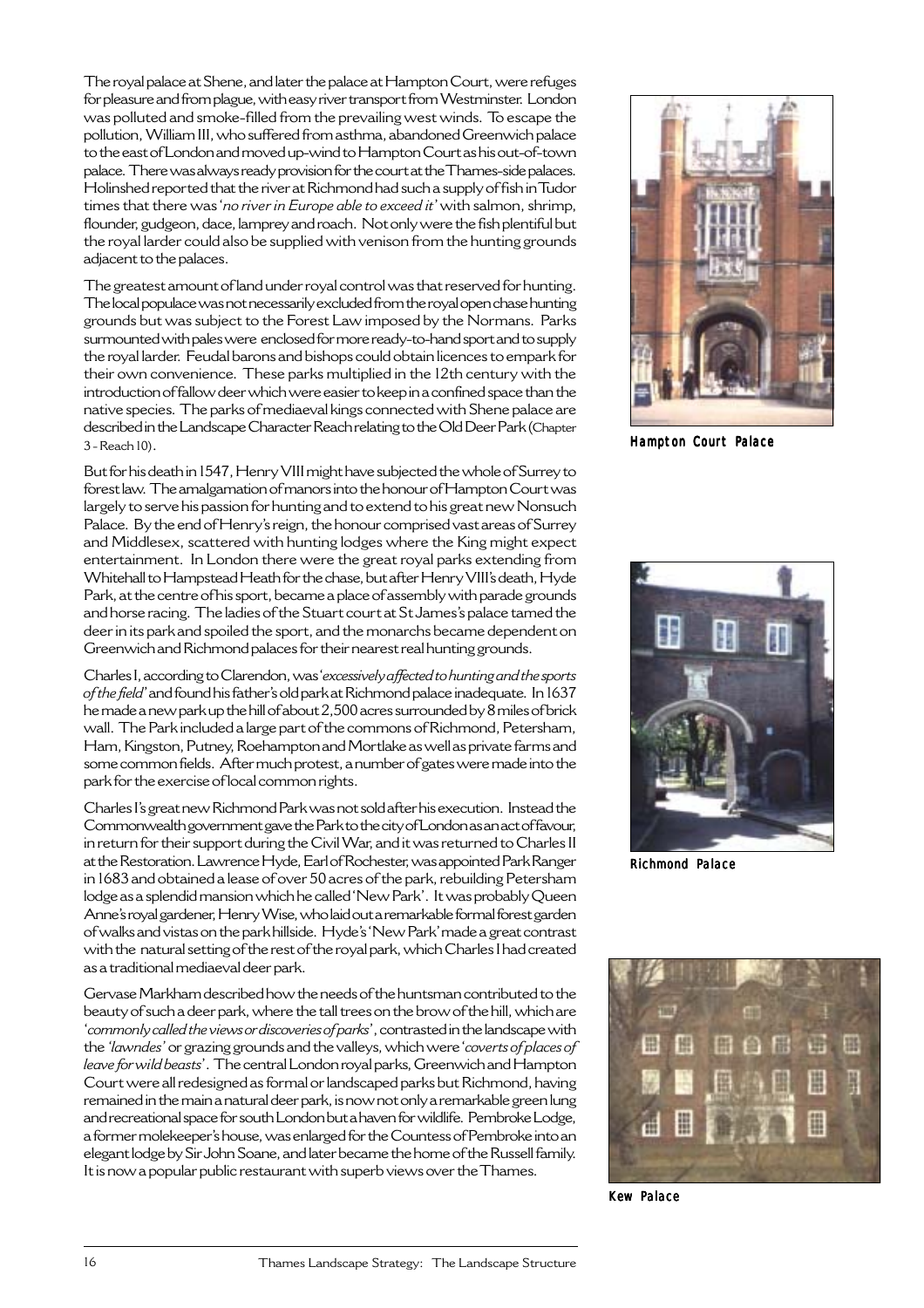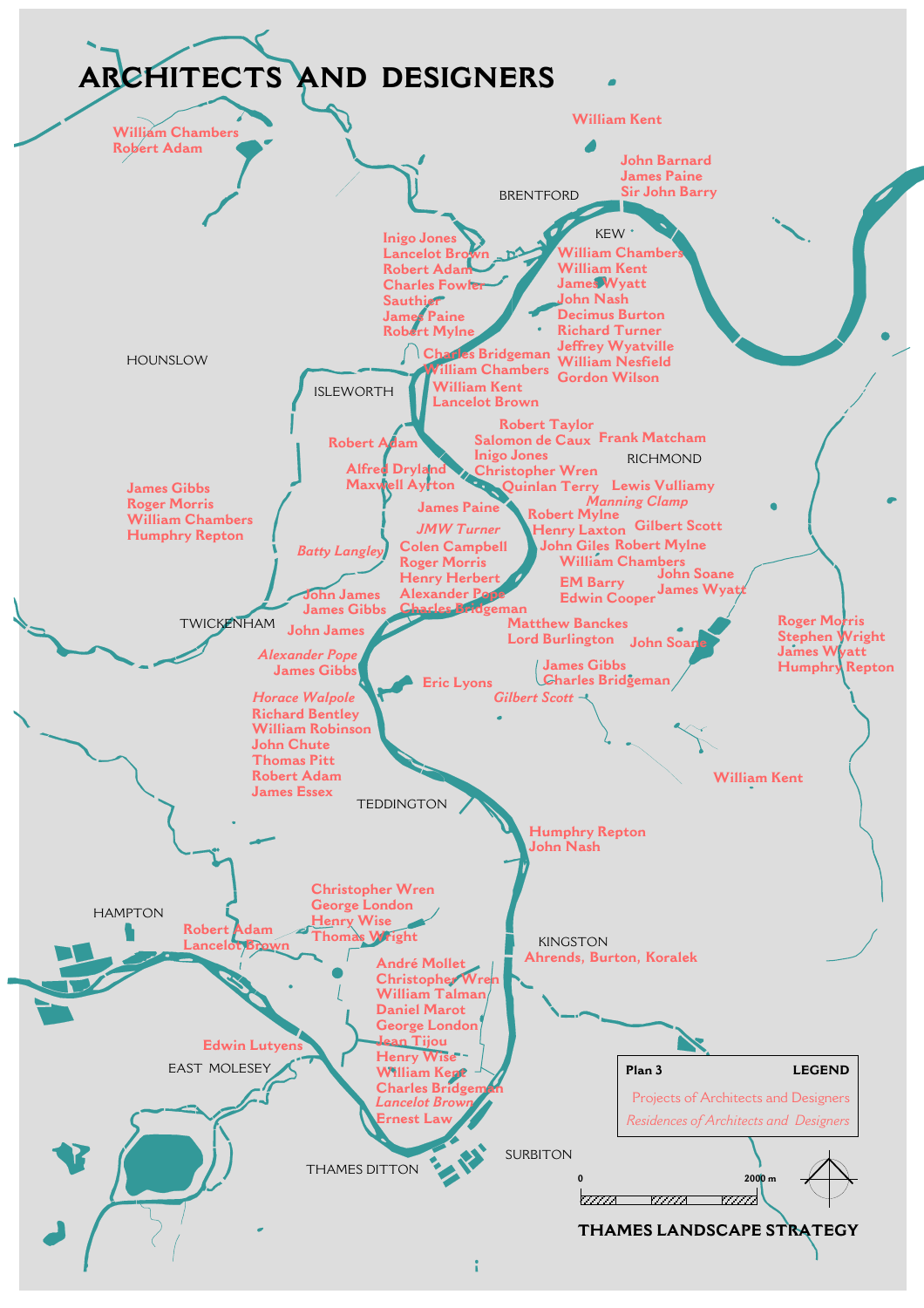The stretch of the Thames between Hampton and Kew, with its royal and noble patrons, is remarkable for the range and outstanding quality of its architecture the Tudor and Wren palace of Hampton Court; the great castellated Syon House for Protector Somerset; the 17th-century Ham, home of Lauderdale, Charles II's most powerful minister; the gem of a Palladian villa at Marble Hill for George II's mistress; Horace Walpole's unique fantasy of Strawberry Hill; and the Princess Augusta's pagoda at Kew.

The effect of royal patronage on art and architecture is well appreciated but the Crown's influence on landscape design, although seldom celebrated, is equally important. Throughout the 17th century the best garden designers were brought over from Europe: Salomon de Caus to Richmond Palace by Henry Prince of Wales (James I's eldest son); Mollet to Hampton Court by Charles II; and Daniel Marot for the later baroque layout there by William III. In a reverse trend, after the 18th century our own English landscape gardening, patronised by the Crown and practised by Charles Bridgeman, William Kent, Capability Brown and William Chambers, was emulated all over Europe. Many of the most influential of their designs were laid out along this 11 mile stretch of the Thames. Queen Caroline, best remembered for the Serpentine in Hyde Park, claimed that it was she herself who introduced the landscape style, '*helping nature, not losing it in art*', as she described it.

## **The Villa Landscape**

The concept of the Thames villa as a classical retreat for the cultivated man from court and city emerged in the second decade of the 18th century. Lord Burlington led the way with his ideas for Chiswick, inspired by Palladio's version of a villa of the ancients. Pope, who provided the classical literary background to Burlington's architectural connoisseurship, moved into a Twickenham riverside house in 1719. He adapted the house as a Palladian villa, seeking Burlington's approval at every stage. Lord Pembroke headed the committee of taste for Marble Hill, the perfect new-built textbook Palladian villa for Henrietta Howard.

Marble Hill had the advantage over Chiswick of the ideal situation advocated by Palladio for a villa, '*delicious as can be desired, being situated on a hillock of most easy ascent, at the foot of which runs a navigable river*'. It was this '*animated prospect*' of the Thames, with laden barges and colourful pleasure craft, which delighted riverside residents from Hampton to Kew, particularly Horace Walpole at Strawberry Hill. Garden buildings overlooking the river added to this pleasure. Garrick relaxed in his Thames-side Shakespeare temple; King William dined in his riverside banqueting house at Hampton Court; Pope wrote in his grotto; and John Gay composed in his Petersham summerhouse. At Syon an elegant pavilion-cumboathouse looks out onto and adorns the river.

Many of the families were related or knew each other at court and it was a common sight to see noble families from neighbouring Petersham houses, the Dysarts, the Boyles and the Queensberrys, walking arm in arm along the river walks to Ham, where there was a riverside pavilion for refreshment.

Thames viewing mounts were also popular and they could be made readily from the spoil and changes of levels caused by sand and gravel extraction. Batty Langley made a renowned spiral mount out of a sand pit at Twickenham Park. Added to this, the high water-table made lakes of the pits (left from extracting gravels for terraces and garden paths) and these were used to advantage at Hampton Court House and Kew Gardens. The later massive quarrying for commercial ballast was to present a greater problem for the environment.



Horace Walpole's Villa at Strawberry Hill

'We saw so many woods and princely bowers,

Sweet fields, brave palaces, and stately towers;

So many gardens drest with curious care, That Thames with royal Tiber may

**WOWAGER's as plenty as flounders inhabit** lanak Maltier

Horace Walpole



Lord Burlington's Villa at Chiswick

'What is there to make so much of in the Thames? I am quite weary of it; there it goes flow, flow, flow, always the same' Duke of Queensberry

'Thank God! The Thames is in between me and the Duchess of Queensberry' Horace Walpole



Henrietta Howard's Villa at Marble Hill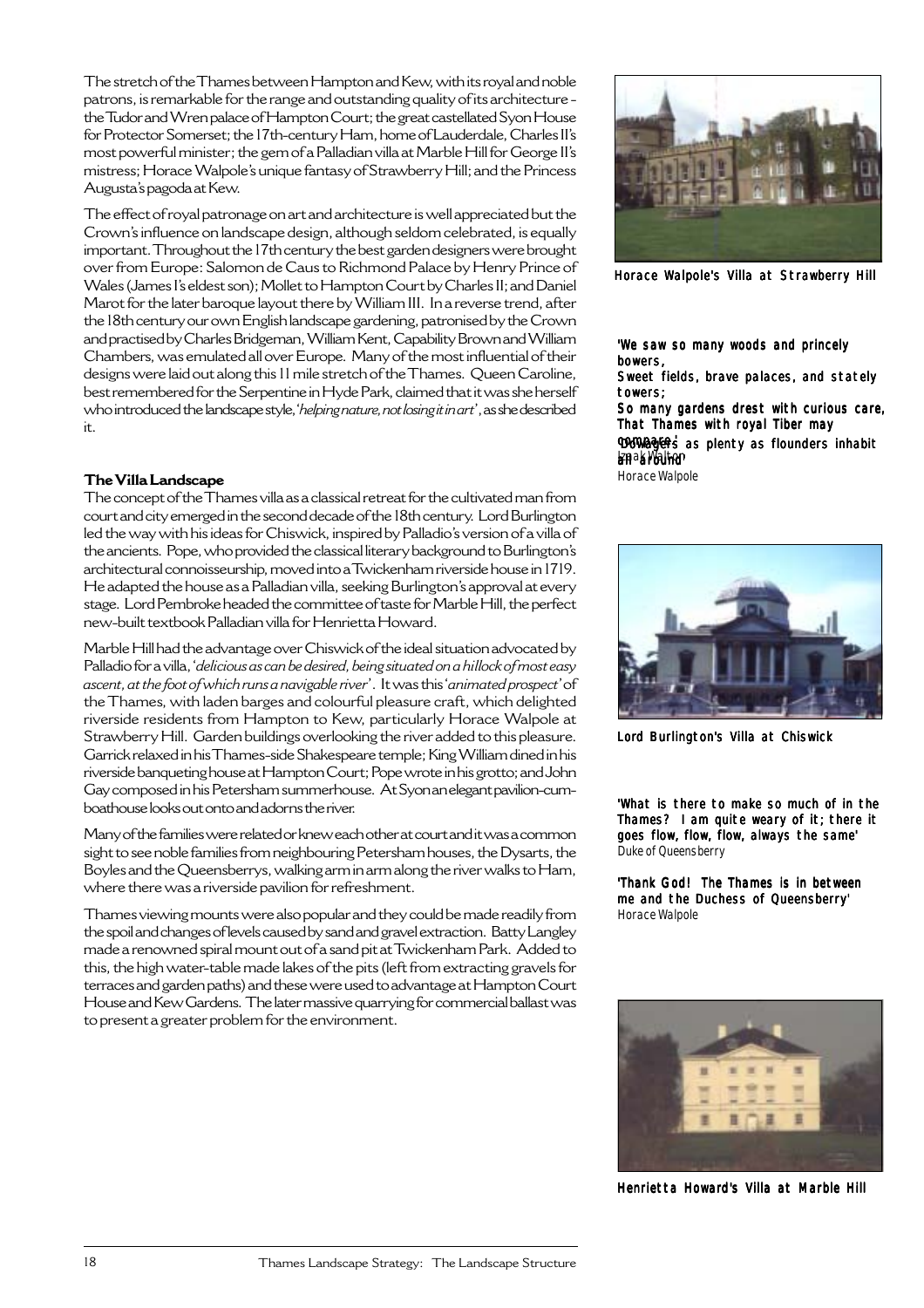

Princess of Wales' Conservatory at Kew



The view from Richmond Hill, protected by the 1902 Act

'It was evening, the sun was just shedding his last parting rays on the valley; but such an evening, and such a valley! O, it is impossible I should ever forget them. The Terrace at Richmond assuredly affords one of the finest prospects in the world. Whatever is charming in nature, or pleasing in art is to be seen here.' Goethe's friend, Pastor Moritz

### **The People's Landscape**

Soon after her accession Queen Victoria opened Hampton Court and Bushy Park to the public, and it immediately became a favourite excursion from London, Chestnut Sunday in Bushy Park in mid-May being an event which attracted hundreds of thousands of visitors. The fallow deer under the trees, believed to be descended from those of Henry Vlll's time, were particularly popular with children. The colourful bedding displays along the Broad Walk, the Great Vine, planted 1769, and the famous maze never failed to delight. The London royal parks had been opened to the public for some time but in 1838 at Hampton Court Palace the general public were able to walk in royal gardens, and, as in *Three Men in a Boat* (1899), get lost in the royal maze.

Kew Gardens, which became the Royal Botanic Gardens, were also opened to the public by Queen Victoria in 1841. Unlike Hampton Court the gardens were not solely for pleasure but were destined to become a scientific institution. Sir William Hooker, the first Director, allowed the public in every afternoon, but finally in 1916 the '*in for a penny*' charge was initiated. Even though charges have had to rise, Kew Gardens, as well as being pre-eminent for research, is still one of the most popular London excursions.

Marble Hill, now in the care of English Heritage, unexpectedly came into public ownership at the beginning of this century, through local initiative. The threatened development on the site, which would have ruined the famous view from Richmond Hill, started a local '*indignation*' campaign, which ended in victory by Act of Parliament. This was the first time that public concern had saved a view as such, although public open space issues, notably Hampstead Heath and Epping Forest in 1871, had already been successfully contested. Sewers and roads had already been constructed when an action committee was set up. The committee consisted of all the local councils, the Commons and Footpaths Preservation Society, the Metropolitan Public Gardens Association, the Kyrle Society formed by Octavia Hill and her sister, the National Trust and the Thames Preservation League. Two eminent painters, Sir William Richmond and Sir EJ Poynter, President of the Royal Academy, also served on the committee.

'*The Richmond Hill (Preservation of View) Bill*' received royal assent in 1902 as '*The Richmond, Petersham and Ham Open Spaces Act*'. The original concern to save Marble Hill having been extended to the Surrey side of the Thames, 39 acres of Petersham Meadows and a riverside promenade were vested in the Richmond Corporation for preservation after negotiation with the Dysart estates at Ham. Marble Hill was bought by various local authorities and by public subscription and vested in London County Council, the chief contributor. Marble Hill and Turner's Arcadian view from Richmond Hill were saved for posterity.

The Ham Walks, which had come under the control of Richmond Council by the Act, had always been a favourite promenade. Cesar de Saussure, on a visit in 1726, reported that Ham had '*such fine walks and avenues of trees as to attract all the grand company from Richmond*'. The tree-lined paths, planted by the Lauderdales, are now being considered for re-instatement by the London Borough of Richmond-upon-Thames. When James Thomson, who lived at Richmond, asked his lady friend, '*Which way, Amanda, shall we bend our course?*' in *The Seasons*, her choice was almost certainly along Ham's'*embowering walks*'. A particular enjoyment and convenience of this riverside walk came from the separation of the bargeway and the walkway, so that the elegant nature seekers need not contend with bargemen and tow ropes on their path.

Horse-drawn barges disappeared with the transfer of freight to the railways and the towpaths were left to walkers and anglers with only sailing craft, pleasure steamers, rowing boats and the occasional passing motor barge on the river. The rural Thames came to be seen to be ideal for long-distance walking and eventually a scheme, the Thames Path, was envisaged for opening up the river from its source to London by negotiating new public rights of way, not covered by the towpath, which in the days of the ferries for man and beast, frequently changed sides of the river. After new links and footbridges have been made, the Countryside Commission will open the Thames Path National Trail in 1996 along Evelyn's '*sweetest river in the world*'.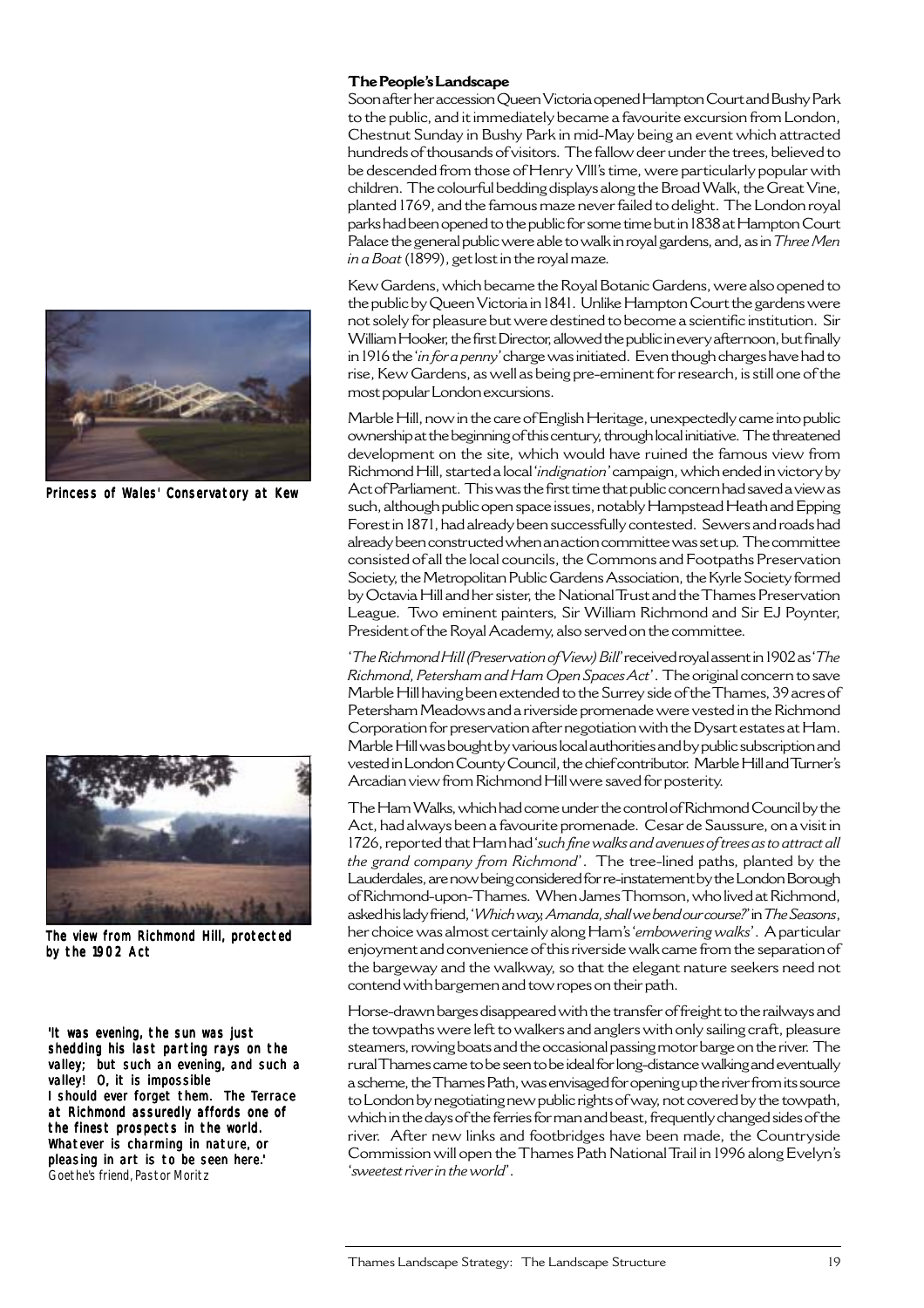## **The Thames as inspiration**

This area has attracted poets, painters, actors and musicians since at least the 16th century. Some of the most influential figures in the history of the Landscape Movement are associated with this part of the Thames; notably Alexander Pope, James Thomson, JMW Turner and Horace Walpole. With the Thames as inspiration, the new prospect and nature poetry, in the pastoral tradition, fused with gardening to create what is acknowledged as the country's greatest contribution to European culture: the naturalised landscape garden. Voltaire, who visited Pope in 1726, went home, a visitor reported, to cultivate his own garden '*in the english Taste. There, says he, is the Thames - and there is Richmond Hills - no french Gewgaws - All is Nature*'.

The first tourists and topographical artists from Europe came, not to admire the scenic beauties of the Thames, but to visit the royal palaces. Anthonis van Wyngaerde has left us splendid topographical drawings of Hampton Court and Richmond Palaces in the 16th century20. John Macky claimed that his *Journey Through England* in 1714, later published in French, was the first systematic guide for travellers. He described Ham, New Park and the '*curious seats*' and fine new gardens that had appeared along the banks of the Thames, particularly in the Twickenham area.

Defoe, writing in his *Tour through the Whole Island of Great Britain* in 1724, also praised Hampton Court, Richmond and the elegant riverside houses in some detail, but he was the first commentator to see the Thames in terms of a collective landscape:'*But I find none has spoken of what I call the distant glory of all these buildings. There is a beauty of these things at a distance, taking them en passant, and in perspective, which few people value, and fewer understand; and yet here they are more truly great, than in all their private beauties whatsoever*.'

Jan Siberechts, Leonard Knyff and Antonio Joli showed the beauties of such a representation of the Thames in their prospect views from Richmond Hill. The view has continued to inspire artists from Turner to Kokoshka and amateur painters and photographers in their droves.

In the mid-18th century two painters who lived in the locality, Augustin Heckel and Samuel Scott, painted well-known '*en passant*' scenes from the river bank. It is thanks to them that we can appreciate , not only the details of the settings of Pope's villa and Marble Hill, but much about the working village scenes, which made their own picturesque contribution to the landscape. Scott was a marine painter, the English follower of Canaletto, and painted with relish not only details of the rigging and paraphernalia of the boats, but also the brickwork chimneys, timber yards, inn signs and eel traps. Heckel, as well as giving the wide view of the landscape, reveals much about the character of local industry: the little pugmill on Richmond hill to blend the London clay dug out from the hillside, the smoke from the brick kilns and the fishing weirs.

The diversity of the landscape is described in the landscape character reaches in Chapter 3. Even in the 18th century the aristocratic world of wit and fashion expected to have commercial neighbours who would not have been tolerated on country estates. There was a brick and tile manufactory in the Petersham meadows close to the much admired New Park garden; the stench of a tannery wafted into Pope's grotto; and Walpole had some of his precious stained glass windows blown out by a nearby gunpowder mill. Richard Wilson sought out more Arcadian Claudian scenes of the Thames to paint at Marble Hill and Syon.

The cult of perceiving beauty in landscape, nurtured on the Thames by the poets Pope and Thomson, was joined at the end of the century by a new mode of vision, that of viewing scenery with an eye for judging '*its capability of being made into pictures*'. William Gilpin, the pioneer of the Picturesque, made a *Thames Tour* searching for such effects as early as 1764. He viewed the banks of the river from a boat noting anything that '*might be brought within a picturesque survey*', while his brother Sawrey made sketches. Gilpin's Tour remains in manuscript but there were many Thames Tours published based on his theory of picturesque observation. Of these Boydell's*History of the River Thames*, published in 1794 with text by William Combe and aquatints by Joseph Farington, is undoubtedly

'The Bard retires, and on the Bank of Thames

Erects his flag of triumph; wild it waves In verdant splendor, and beholds, and hails

The King of Rivers, as he rolls along' William Mason



View from Richmond Hill - Rowlandson 1803



View from Richmond Hill - Turner 1819



View from Richmond Hill - Kokoschka 1962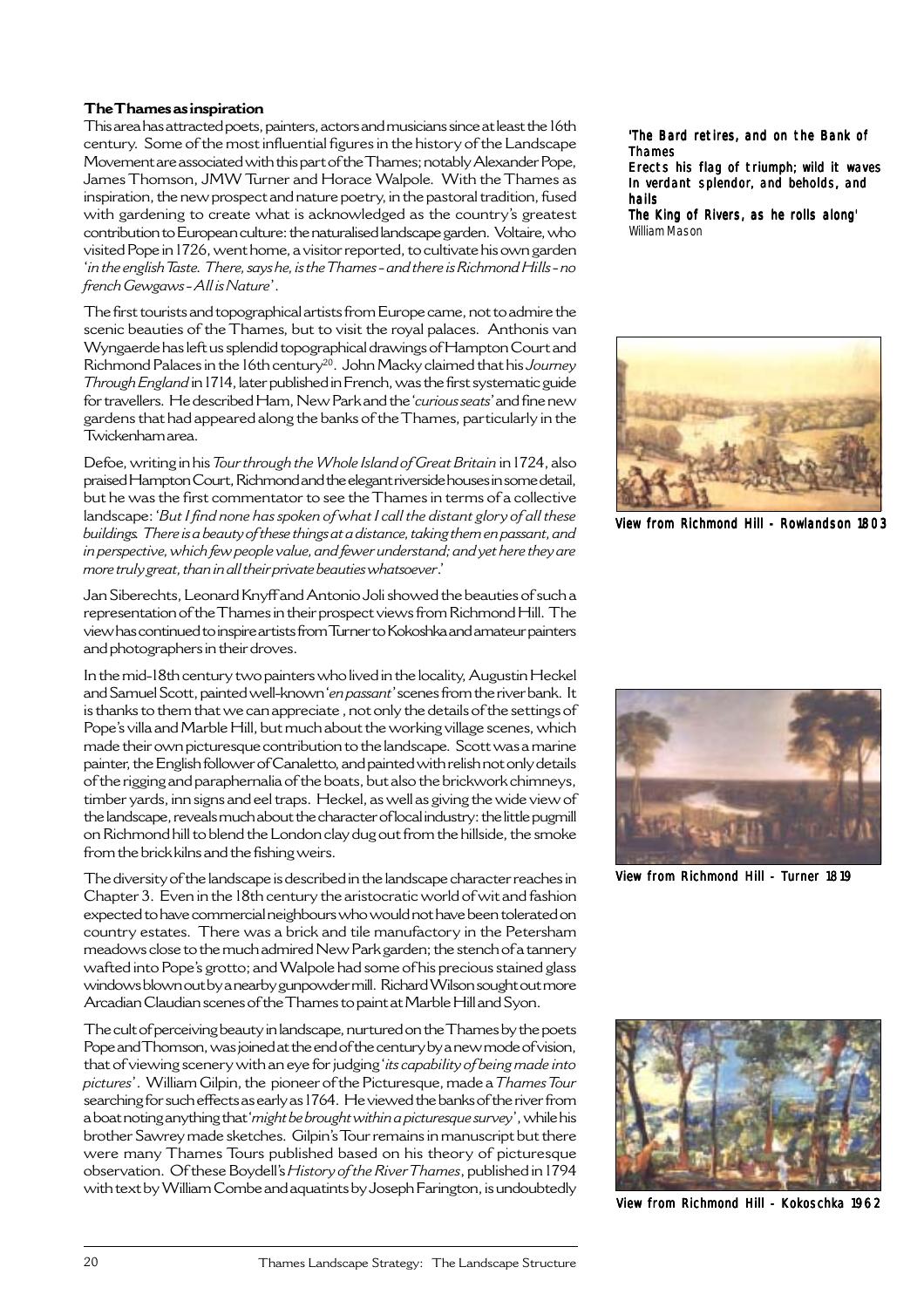